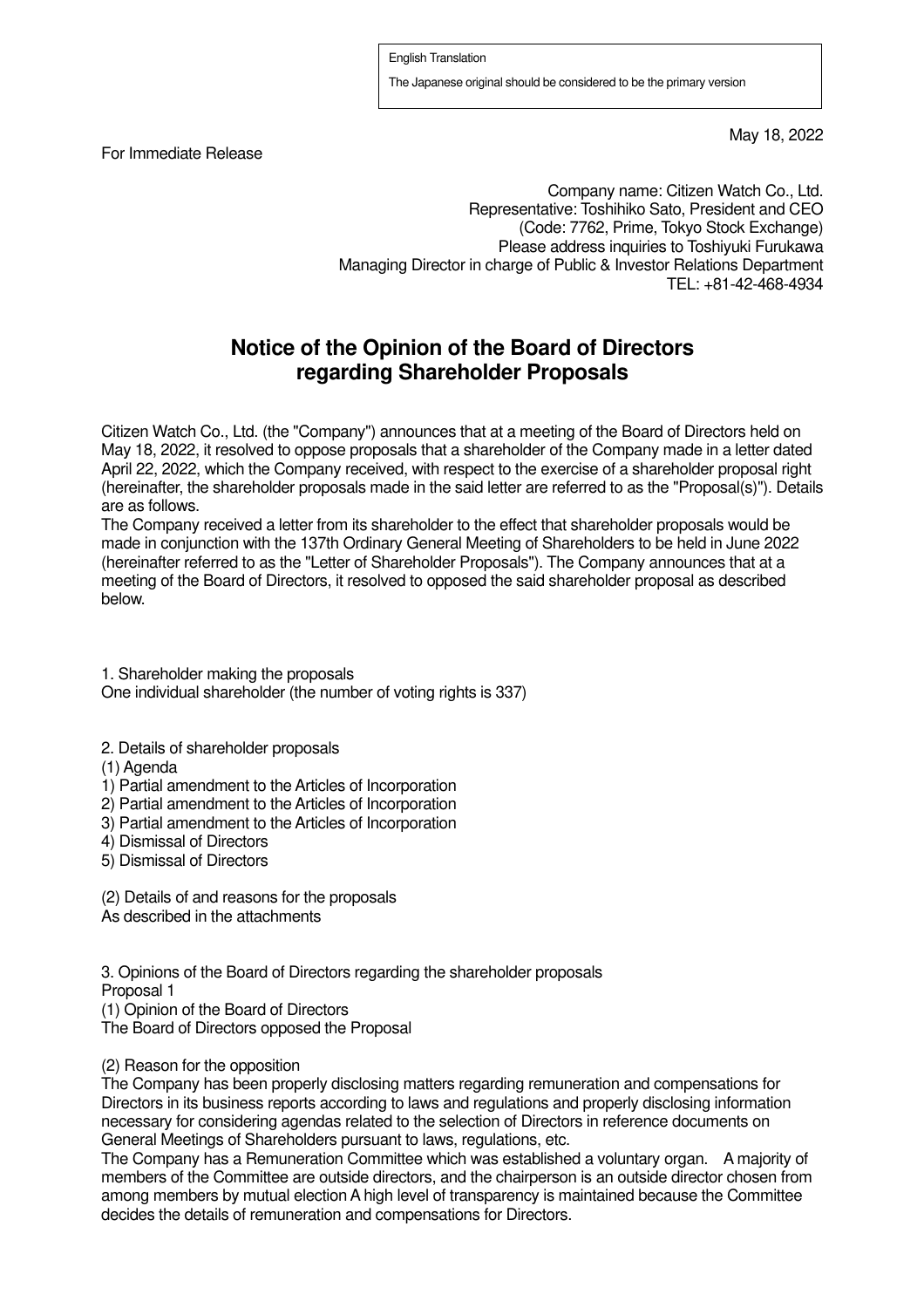The Board of Directors opposed the Proposal because it considers it unnecessary to include the provision presented in the Proposal in the Articles of Incorporation.

Proposal 2 (1) Opinion of the Board of Directors The Board of Directors opposed the Proposal

## (2) Reason for the opposition

The Company has been striving to run General Meetings of Shareholders properly from a range of perspectives including the nomination of respondents, selection of methods for voting, and disclosure of the results of exercised voting rights, and it will continue to do so going forward.

The shareholder said that the proposal was made because employees and employee shareholders, among other attendants, intimidated a questioner(s) through the continuous act of blocking questions. However, this did not occur. The fact was that the shareholder who made the Proposal erroneously assumed the Chairman's statement as a statement made by a person other than the Chairman, and the shareholder who made the Proposal understood that it was a misunderstanding of facts as a result of an explanation provided by the Company.

The Board of Directors opposed the Proposal because it considers it unnecessary to include the provision presented in the Proposal in the Articles of Incorporation.

Proposal 3

(1) Opinion of the Board of Directors The Board of Directors opposed the Proposal

## (2) Reason for the opposition

The Company is also aware that a discussion is ongoing with respect to the separation of person chairing a meeting of the board of directors and a chief executive officer. However, the Company considers that it is appropriate that the President and Representative Director, who is very familiar with operations, chairs a meeting of the Board of Directors, while allowing management to be checked or audited by highly independent Outside Directors who account for one third of the Board of Directors.

The Company has the Nomination Committee which was established as a voluntary organ. A majority of members of the Committee are outside directors, and the chairperson is an outside director chosen from among members by mutual election. The Company enhances transparency regarding the selection of a President and Representative Director, etc., through the selection of a President and Representative Director by resolution of the Board of Directors, based on the proposal of the Committee.

The Board of Directors opposed the Proposal because it considers it unnecessary to include the provision presented in the Proposal in the Articles of Incorporation.

Proposal 4 (1) Opinion of the Board of Directors The Board of Directors opposed the Proposal

## (2) Reason for the opposition

Mr. Toshihiko Sato, President and Representative Director, played the leading role in achieving a quick recovery in operating results amid rapid changes in the management environment such as the COVID-19 pandemic. The Company sees no reason to dismiss Mr. Sato because he is expected to continue to play the leading role in enhancing the Group's corporate value. The Board of Directors therefore opposes the Proposal

Proposal 5

(1) Opinion of the Board of Directors The Board of Directors opposed the Proposal

(2) Reason for the opposition

As indicated in the reason for opposing Proposal 2, it was due to a misunderstanding of the shareholder who made the Proposal that the shareholder who decided to make such a shareholder proposal. Therefore, the Board of Directors considers the Proposal groundless and opposes it.